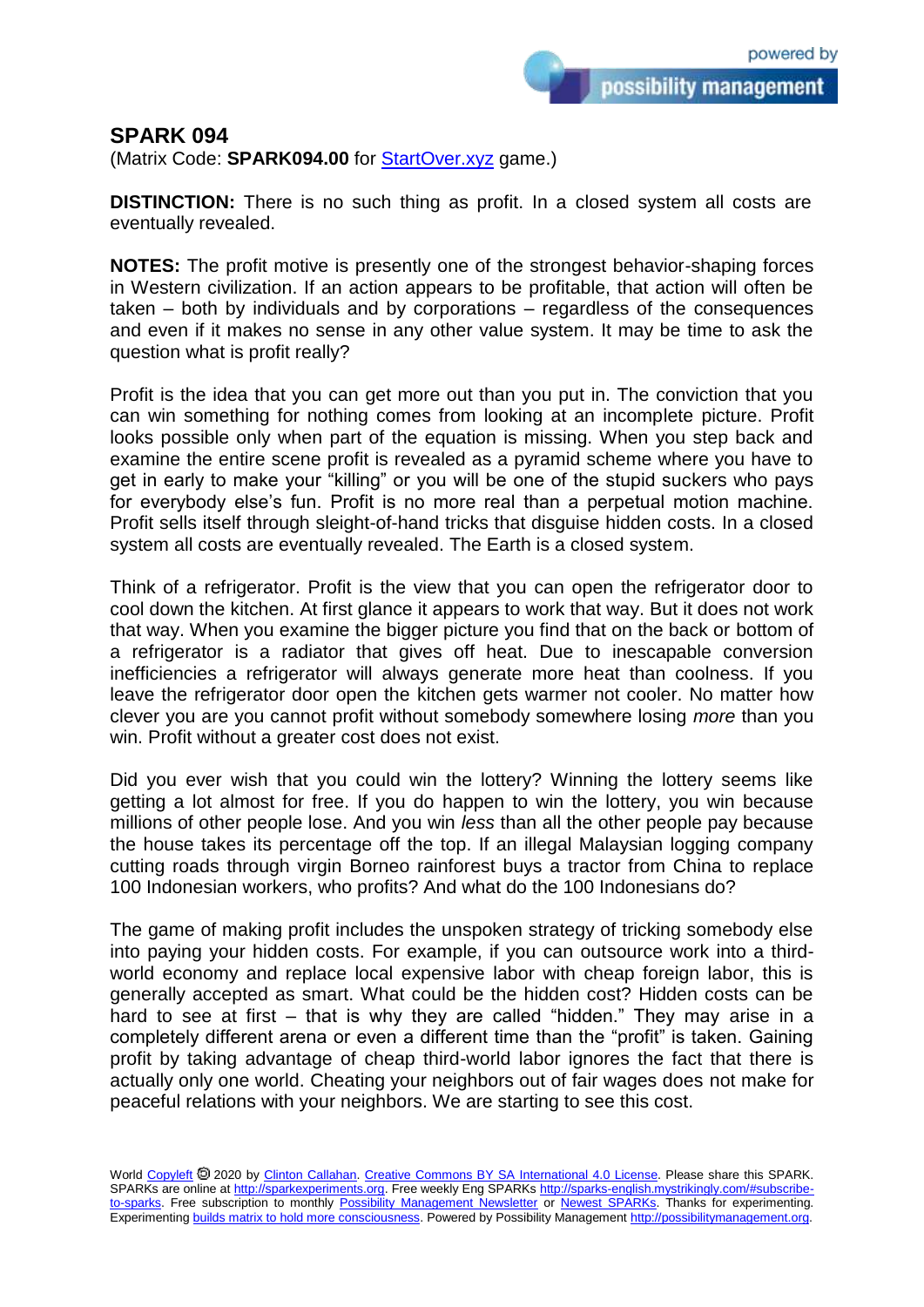If you buy a fast-food hamburger made of beef grown in South America or beef fed on South American soy beans, then you are paying South American farmers to burn more rainforest. In this way you are directly responsible for global warming. If you and I ate somewhere else the fast-food chain would be gone in a month. We live in a responsible universe. Irresponsibility is an illusion.

## **EXPERIMENTS:**

**SPARK094.01** The concept of profit is so deeply entwined in conventional Western thinking that extricating yourself from its assumptions can feel quite strange. Fifty years ago this consideration would have seemed fanatical. There would be no apparent value in trying to understand profit more holistically. Today, the impact of pursuing profit is global. By not considering who pays hidden costs we are changing Earth's climate in a way that could quickly devastate civilization as we know it. Pollution, social inequities, radioactive waste, overpopulation, Aids, monoculture, deforestation, electro smog, terrorism and so on all become negligible in comparison to the swift and catastrophic destruction that could arise from global warming. Still, mainstream Western culture gives no sign of letting up its insatiable scramble to maximize profits. Hidden costs can only be ignored until consequence arrives. The fact that society does not call you to change does not decrease your responsibility for promoting the culture's neurosis.

If you would like to do an experiment take a moment to honestly answer these questions: What do you really get by making profit your highest motive? Acceptance? Respect? What is your benefit? Security? Prestige? Comforts? What are you really trying to accomplish? Immortality? If you make a profit, what is the value for you personally? For mankind? For the future of mankind?

If you focus your creative efforts on making profit for its own sake what other experiences are you sacrificing? Intimacy? Community? Stillness? Presence? Is making a profit what you truly want to be doing with the limited time and energy of your life? If not, how much longer will you dedicate yourself to making a profit before you switch to doing what you really want to be doing?

What if the highest value of our culture was not profit? What if the highest value of our culture was beauty, for example? Or singing, or being kind to people, or healing? What difference would there be in your relations? What difference would this make in the decisions of bankers, corporate officers, and political leaders? What would this change in our culture? In our cities? What would this change in your daily life?

These ideas are not so strange. The Massai tribe in Africa traditionally gave the highest value to jumping straight up in the air from standing position for hours on end. In the Hmong hill tribe culture of North Thailand high value was given to hand-sewn needlework with delicate colorful patterns. In France during the last half of the 17th Century formal court dancing had high value. In 18<sup>th</sup> Century England high value was placed on speaking in rhyming iambic pentameter. These cultures thrived without devoting themselves so thoroughly to profit.

World [Copyleft](https://en.wikipedia.org/wiki/Copyleft) @ 2020 by [Clinton Callahan.](http://clintoncallahan.mystrikingly.com/) [Creative Commons BY SA International 4.0 License.](https://creativecommons.org/licenses/by-sa/4.0/) Please share this SPARK. SPARKs are online at [http://sparkexperiments.org.](http://sparks-english.mystrikingly.com/) Free weekly Eng SPARKs [http://sparks-english.mystrikingly.com/#subscribe](http://sparks-english.mystrikingly.com/#subscribe-to-sparks)[to-sparks.](http://sparks-english.mystrikingly.com/#subscribe-to-sparks) Free subscription to monthly [Possibility Management Newsletter](https://possibilitymanagement.org/news/) or [Newest SPARKs.](https://www.clintoncallahan.org/newsletter-1) Thanks for experimenting. Experimentin[g builds matrix to hold more consciousness.](http://spaceport.mystrikingly.com/) Powered by Possibility Managemen[t http://possibilitymanagement.org.](http://possibilitymanagement.org/)